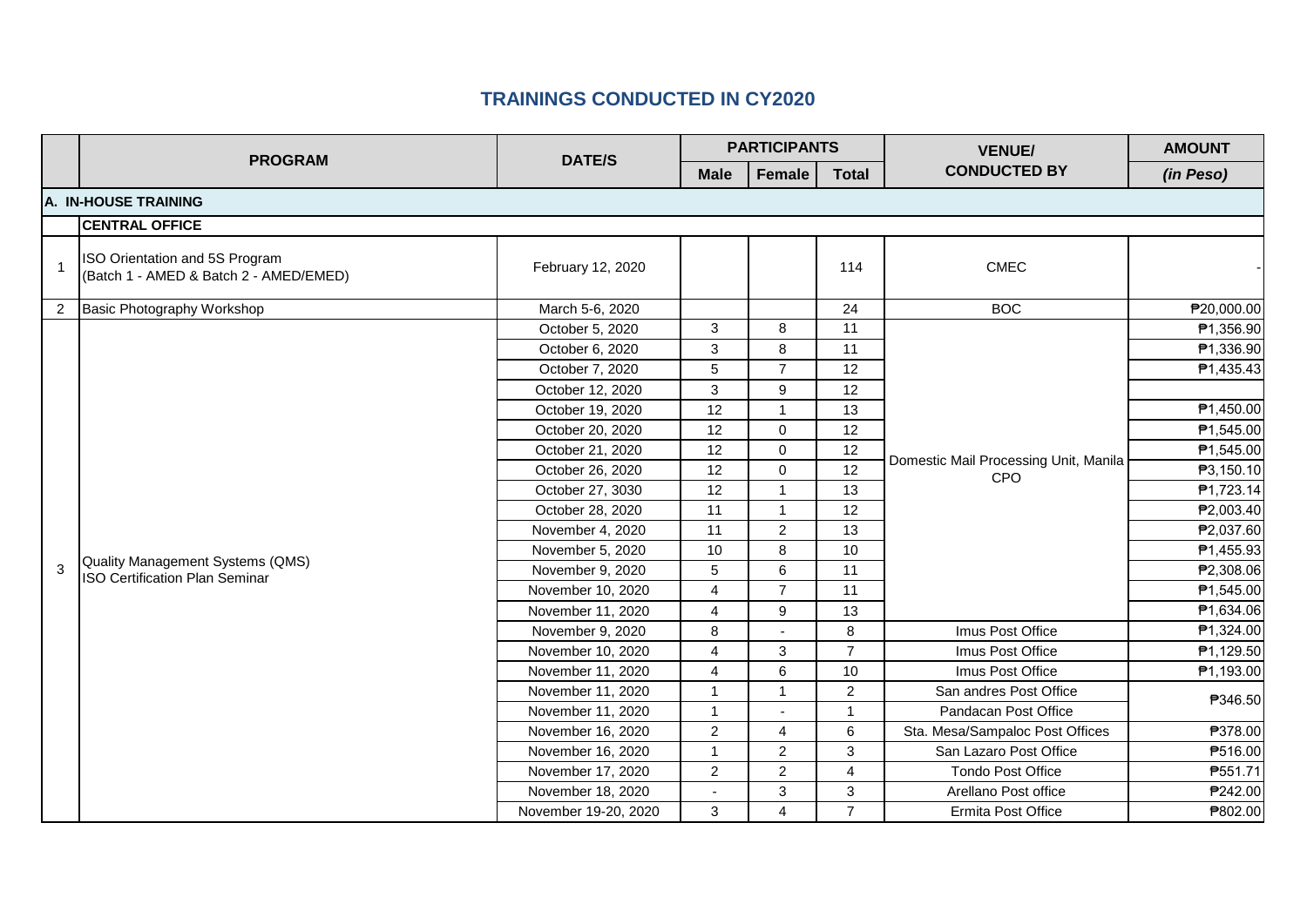|              | <b>PROGRAM</b>                                                                                                                                                                 |                                                                                                                           | <b>PARTICIPANTS</b> |               |                | <b>VENUE/</b>                                                                                                  | <b>AMOUNT</b> |
|--------------|--------------------------------------------------------------------------------------------------------------------------------------------------------------------------------|---------------------------------------------------------------------------------------------------------------------------|---------------------|---------------|----------------|----------------------------------------------------------------------------------------------------------------|---------------|
|              |                                                                                                                                                                                | <b>DATE/S</b>                                                                                                             | <b>Male</b>         | <b>Female</b> | <b>Total</b>   | <b>CONDUCTED BY</b>                                                                                            | (in Peso)     |
|              | Quality Management Systems (QMS)<br><b>ISO Certification Plan Seminar</b>                                                                                                      | December 3, 2020                                                                                                          | 4                   | 9             | 13             |                                                                                                                | ₱3,976.03     |
|              |                                                                                                                                                                                | December 4, 2020                                                                                                          | $\overline{7}$      | 3             | 10             |                                                                                                                |               |
|              |                                                                                                                                                                                | December 9, 2020                                                                                                          | 4                   | 9             | 13             |                                                                                                                | ₱2,851.10     |
| 3            |                                                                                                                                                                                | December 10, 2020                                                                                                         | 5                   | 8             | 13             | Surface Mail Exchange Department<br>Port Area, Manila                                                          | ₱4,340.00     |
|              |                                                                                                                                                                                | December 11, 2020                                                                                                         | $\overline{2}$      | 11            | 13             |                                                                                                                |               |
|              |                                                                                                                                                                                | December 14, 2020                                                                                                         | 11                  |               | 11             |                                                                                                                |               |
|              |                                                                                                                                                                                | December 15, 2020                                                                                                         | 5                   | 8             | 13             |                                                                                                                | ₱4,891.10     |
|              |                                                                                                                                                                                | October 13, 2020                                                                                                          | 10                  | 14            | 24             | for Mega Manila batch 1                                                                                        | ₱2,241.78     |
|              |                                                                                                                                                                                | October 28, 2020                                                                                                          | 6                   | 18            | 24             | for Postal Area 1 - Northeast Luzon                                                                            | ₱3,553.13     |
| 4            | Webinar Training on Philately                                                                                                                                                  | November 18, 2020                                                                                                         | 17                  | 17            | 34             | for Postal Area 9 - Western Mindanao                                                                           | ₱8,215.63     |
|              |                                                                                                                                                                                | November 24, 2020                                                                                                         | 3                   | 9             | 12             | for Mega Manila batch 2                                                                                        |               |
|              | Online Training on Zoom Platform                                                                                                                                               | December 16, 2020                                                                                                         |                     |               | 74             |                                                                                                                |               |
|              | <b>B. LOCAL EXTERNAL</b>                                                                                                                                                       |                                                                                                                           |                     |               |                |                                                                                                                |               |
|              | <b>CENTRAL OFFICE</b>                                                                                                                                                          |                                                                                                                           |                     |               |                |                                                                                                                |               |
| 1            | <b>Office Archiving Workshop</b>                                                                                                                                               | February 4, 2020                                                                                                          | 3                   | 6             | 9              | (Beehive Technologies Inc.) 5F<br>Function Hall, al Fresco, 8007<br>Cromagen Bldg., Pioneer St., Pasig<br>City | ₱7,200.00     |
| $\mathbf{2}$ | Professionalization Program for Public Procurement Practitioners                                                                                                               | Commenced on February<br>15, 2020 - March 14, 2020<br>(Rescheduled due to<br>pandemic - Resumed via<br>webinar - ongoing) | $\overline{2}$      | 6             | 8              | Pamantasan ng Lungsod ng Maynila                                                                               | ₱148,000.00   |
| 3            | Public Management Development Program (PMDP)                                                                                                                                   | Commenced on August<br>2020                                                                                               | $\mathbf{1}$        |               | $\mathbf{1}$   | Development Academy of the<br>Philippines                                                                      |               |
|              | PSP Webinar 5: Appreciating Risk Management Concepts in the<br>time of the Pandemic (August 28 Replay)                                                                         | August 28, 2020                                                                                                           |                     | $\mathbf{1}$  | $\overline{1}$ | Development Academy of the<br>Philippines                                                                      |               |
| 5            | Public Sectoral Leaders and HR Forum<br>Theme: Public Service Continuity and Recovery                                                                                          | September 10, 2020                                                                                                        |                     | $\mathbf{1}$  | $\mathbf{1}$   | Civil Service Commission                                                                                       |               |
| 6            | Regional GAD Budget Forum for Regional Line Agencies, State<br>Universities and Colleges, Higher Education Insitutions and Other<br>Government Instrumentalities in Region XII | September 23, 2020                                                                                                        |                     | 2             | $\overline{2}$ | Philippine Commission on Women                                                                                 |               |
| 7            | Forum on Kwentong Lingkod Bayani<br>Theme: The Growing Seed Within Us: Championing the Value of<br>Patriotism (Pagiging Makabayan)                                             | October 2, 2020                                                                                                           |                     | -1            | -1             | <b>Civil Service Commission</b>                                                                                |               |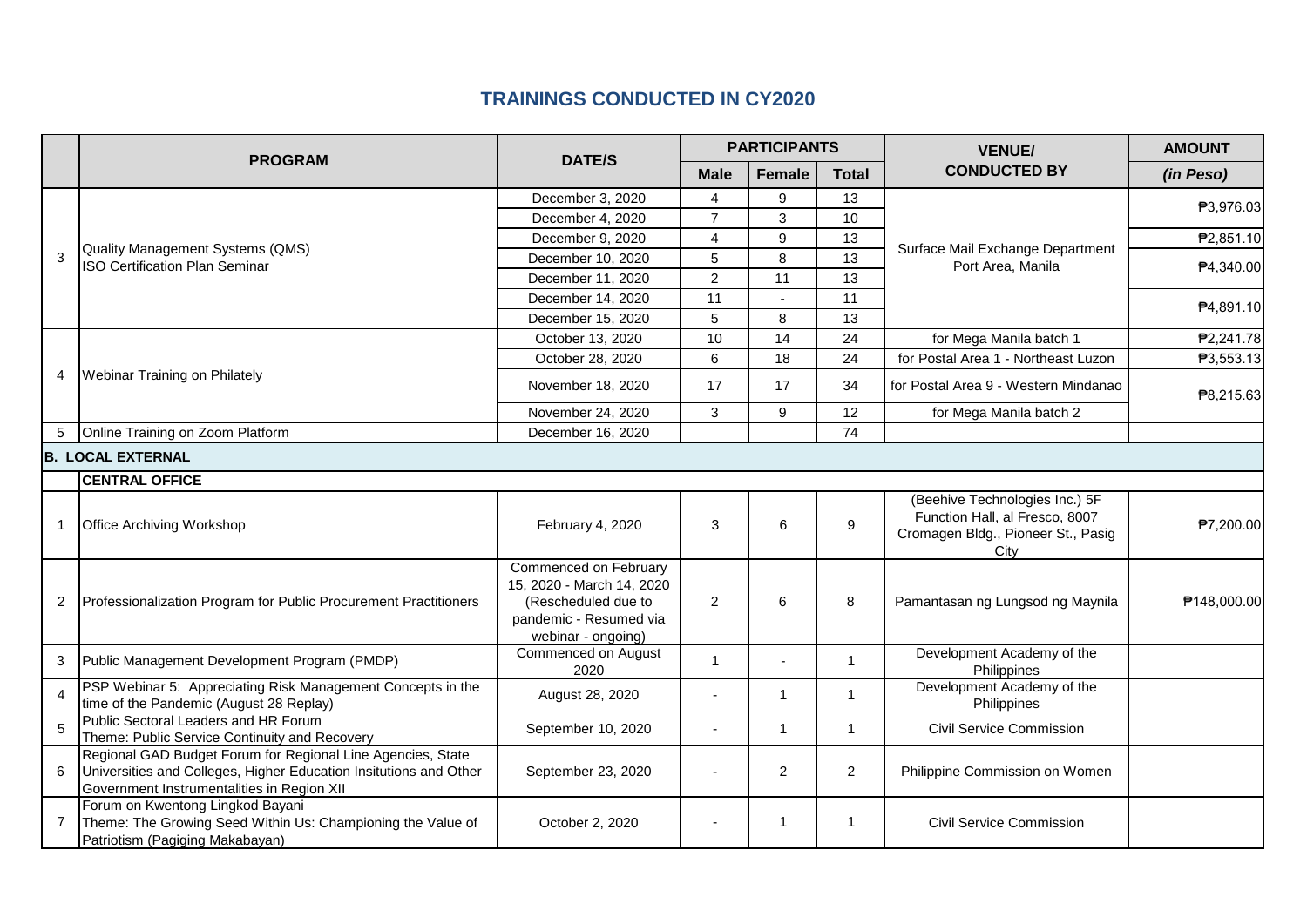|                |                                                                                                                                         |                                    | <b>PARTICIPANTS</b> |               |                | <b>VENUE/</b>                                                    | <b>AMOUNT</b>   |
|----------------|-----------------------------------------------------------------------------------------------------------------------------------------|------------------------------------|---------------------|---------------|----------------|------------------------------------------------------------------|-----------------|
|                | <b>PROGRAM</b>                                                                                                                          | <b>DATE/S</b>                      | <b>Male</b>         | <b>Female</b> | <b>Total</b>   | <b>CONDUCTED BY</b>                                              | (in Peso)       |
| 8              | Pagsasanay sa paggamit ng Wikang Filipino sa Coresppondensiya<br>Opisyal                                                                | October 9, 2020                    | 12                  | 18            | 30             | Komisyon sa Wikang Filipino                                      | Frames & Stamps |
| 9              | Beyond Attribution: Use of HGDG to mainstream GAD elements in<br>the Project Development Cycle Webinar                                  | October 13, 2020                   |                     | 1             | $\mathbf{1}$   | Philippine Commission on Women                                   |                 |
| 10             | Forum on Kwentong Lingkod Bayani<br>Theme: The Growing Seed Within Us: Championing the Value of<br>Integrity (Pagiging Matapat)         | November 6, 2020                   |                     | 1             | $\mathbf 1$    | <b>Civil Service Commission</b>                                  |                 |
| 11             | Online Training on The GAD Agenda: Formulating the GAD<br>Strategic Framework and GAD Strategic Plan                                    | November 19, 2020                  |                     | 2             | 2              | Philippine Commission on Women                                   |                 |
|                | 12 Public Service Productivity Webinar Series                                                                                           | November 23-25, 2020               |                     | 1             | $\mathbf{1}$   | Development Academy of the<br>Philippines, Center for Governance |                 |
| 13             | Orientation on the Interim Guidelines on Absences and Alternative<br>Work Arrangements of Government Officials and Employees<br>(IGAWA) | December 10, 2020                  |                     | 1             | -1             | <b>Civil Service Commission</b>                                  |                 |
| 14             | Webinar on Innovation & Productivity Initiatives in the Public<br>Sector: COVID-19 Response in the Philippines                          |                                    |                     |               |                |                                                                  |                 |
|                | C. FOREIGN SCHOLARSHIP/FELLOWSHIP                                                                                                       |                                    |                     |               |                |                                                                  |                 |
|                | <b>Digital Financial Services</b>                                                                                                       | January 6-17, 2020                 | $\overline{a}$      | $\mathbf{1}$  |                | APPC, Bangkok, Thailand                                          | ₱3,120.00       |
| 2              | Advanced Business Management Course                                                                                                     | February 3-21, 2020                | $\mathbf{1}$        |               | $\overline{1}$ | APPC, Bangkok, Thailand                                          | ₱3,120.00       |
| 3              | Online Training Course on Parcel and Logistics Management                                                                               | August 13 - September 4,<br>2020   |                     | 1             | $\mathbf{1}$   |                                                                  |                 |
| $\Delta$       | Interactive Online Training Programme (IOTP) on Quality<br>Management for Service Excellence                                            | September 25 - October 1,<br>2020  |                     | 1             | $\overline{1}$ |                                                                  |                 |
| 5              | Interactive Online Training Programme (IOTP) on Strategic<br><b>Marketing Management</b>                                                | October 1-7, 2020                  | $\mathbf{1}$        |               | $\mathbf{1}$   |                                                                  |                 |
| 6              | Online Training Course on Human Resource Management (HRM)                                                                               | October 19 - 30, 2020              |                     | 1             | $\mathbf{1}$   |                                                                  |                 |
| $\overline{7}$ | Interactive Online Training Programme (IOTP) on Operations<br>Management                                                                | November 2 - 6, 2020               | $\mathbf{1}$        |               | $\mathbf{1}$   |                                                                  |                 |
| 8              | Interactive Online Training Programme (IOTP) on Practical E-<br>Commerce Management                                                     | November 2 - 6, 2020               | $\sim$              | -1            | $\mathbf{1}$   |                                                                  |                 |
| 9              | Interactive Online Training Programme (IOTP) on Strengthening<br>Supply Chain - To be a Leader in E-Commerce                            | November 6 - 12, 2020              | $\mathbf{1}$        |               | $\mathbf{1}$   |                                                                  |                 |
| 10             | Interactive Online Training Programme (IOTP) on International<br>Postal System (IPS) or IPS.Post Workshop                               | November 30 - December 4,<br>2020  | $\mathbf{1}$        |               | -1             |                                                                  |                 |
| 11             | Online Course on International Mail Accounting                                                                                          | November 30 - December<br>18, 2020 | $\mathbf{1}$        |               | $\mathbf{1}$   |                                                                  |                 |